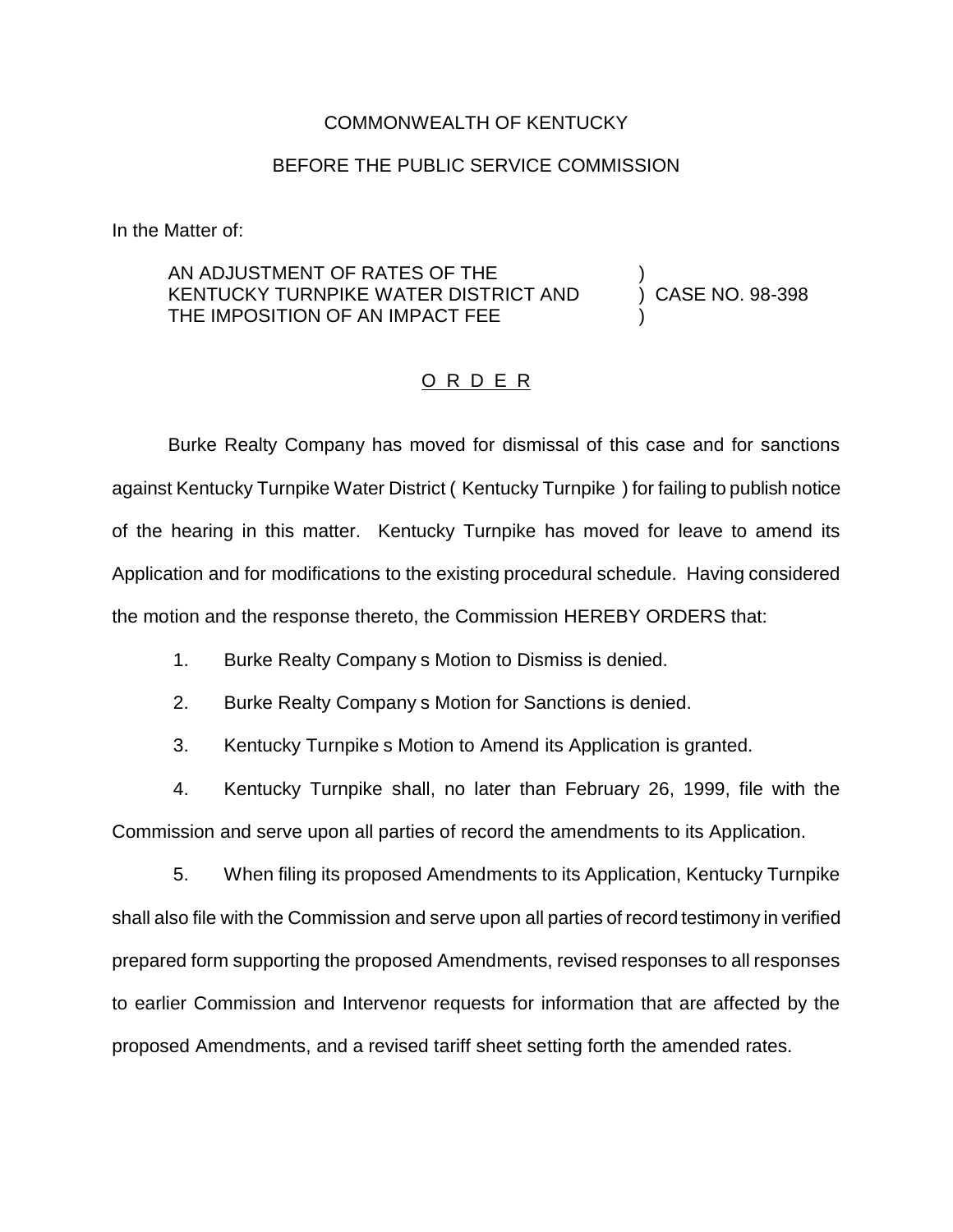6. Intervenors shall have until March 8, 1999, to serve requests for information upon Kentucky Turnpike. Requests for information shall be limited to issues raised by the proposed Amendments to Kentucky Turnpike s Application.

7. Kentucky Turnpike shall, no later than March 18, 1999, file with the Commission and serve upon all parties of record its responses to all information requests.

8. Any Intervenor wishing to submit testimony on the proposed Amendments shall, no later than March 29, 1999, file with the Commission and serve upon all parties of record such testimony in verified prepared form.

9. Any requests to the Intervenors regarding the supplemental testimony of their witnesses shall be served on the Intervenors no later than until April 8, 1999.

10. Intervenors shall, no later than April 19, 1999, file with the Commission and serve upon all parties of record their responses to all information requests.

11. Kentucky Turnpike shall publish notice of the hearing in this matter in accordance with Administrative Regulation 807 KAR 5:011, Section 8(5), no later than April 19, 1999.

12. A public hearing on the proposed rate adjustment is rescheduled to April 26, 1999, at 9:00 a.m., Eastern Daylight Time, in Hearing Room 1 of the Commission s offices at 730 Schenkel Lane, Frankfort, Kentucky.

13. Kentucky Turnpike is granted leave to withdraw the proposed tariff sheets filed with the Commission on September 1, 1998 and to substitute revised tariff sheets. The proposed effective date of these rates shall be no earlier than 30 days from the date of their filing.

-2-